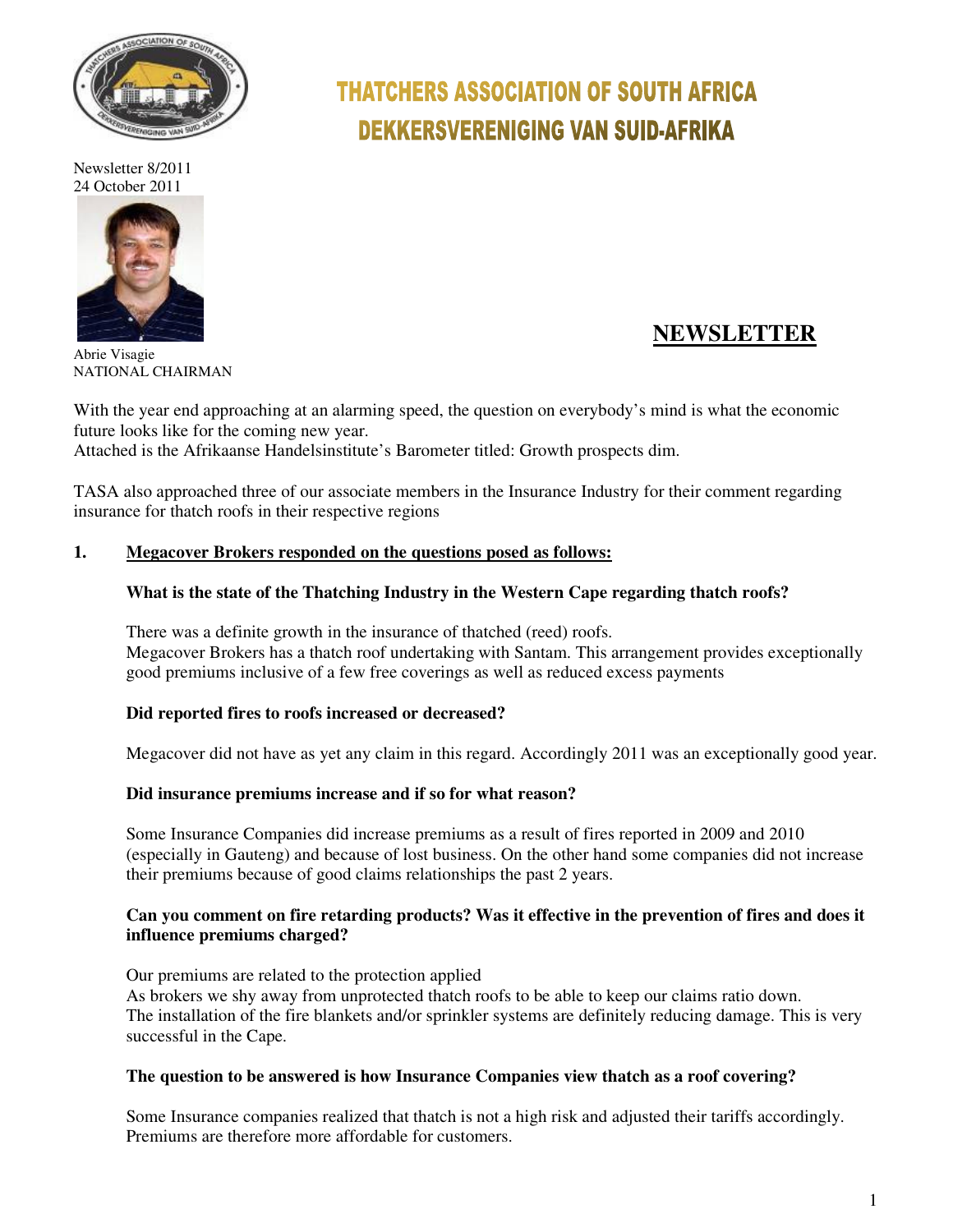# **2. Thatch Risk Acceptances reported as follows:**

Thatch Risk Acceptances (TRA) was established on 1 July 1998 with the specific aim to service the diverse and demanding needs of the thatch risk market. We are the only company to specialise exclusively in residential thatch insurance and over the years we have built a strong understanding of the requirements linked to this market.

Cover is offered for the structure, house contents, all risks, motor vehicles and pleasure craft providing complete peace of mind to the client for his personal insurance.

As we only write risks in the personal lines environment and not in the commercial thatch arena, we can only comment on what we are currently experiencing in this area. Since the recession, we have felt a definite impact on our business. Initially we did not anticipate that the recession would have an effect on our clients as we mostly deal with high net-worth individuals. The reality is that share prices plummeted, dividends were not what they used to be and the end-consumer ended up spending less on building their second or third dwelling, which very often were thatch homes. This resulted in us not writing as many "new" thatch homes as we used to. This trend continued through 2009, 2010 and now 2011 and we still don't see much growth in the market yet. A number of clients also cancelled their insurance or reduced their cover to save on insurance premiums.

On the claims side, we picked up a new trend in 2010 and 2011 being the floods around the Vaal area in the beginning of each year. We had a vast number of clients that were affected by these floods and picked up quite a lot of claims. Thankfully the flood claims are not as severe as the fire claims that we have. From past experience, the veld fires in the Cape during the 1st quarter of every year affects as quite badly as well, especially with high winds carrying burning embers onto the thatch, setting it alight. Fortunately this year, we did not pick up any large losses as a result of the veld fires in the Cape.

We had two big fire claims this year, both in June and both in the Northern part of the country. One fire occurred at a fairly new private lodge which consists of an entertainment area and a number of loose standing sleep/bathroom units. An electrical fire started in the main entertainment area. The entire building and contents was completely destroyed in the fire. There was a number of very unique and imported items inside the building and we paid roughly R4 000 000 for this claim.

The second fire claim we had in June, started as a result of the fireplace being lit. We only insured the contents for this particular client and not the building. Again the client suffered a total loss and this claim also came to about R3 000 000.

Our main concern is that, due to the economic climate and tight financial position they find themselves in, clients elect to not follow through with normal maintenance of their homes. This could result in repudiation of claims should the claim result from a lack of maintenance. This will specifically be more relevant for storm related claims where lack of maintenance contribute to the damage that can occur. We are furthermore concerned that clients my reduce their cover in order to save on premiums but could be vastly out of pocket when they suffer a major catastrophe.

We have over the past few years also seen a change in climate patterns causing more severe weather conditions that could have a negative effect on all the insurers in the industry and there is a strong focus on the question of sustainability overall.

With all of this in mind, we maintain a positive outlook that this calendar year will produce good underwriting results with acceptable loss ratios and hoping for the market to start picking up so that we can all benefit from the growth again.

#### **3. Etana answered as follows:**

**How did you view the Thatching Industry this year as Insurers?**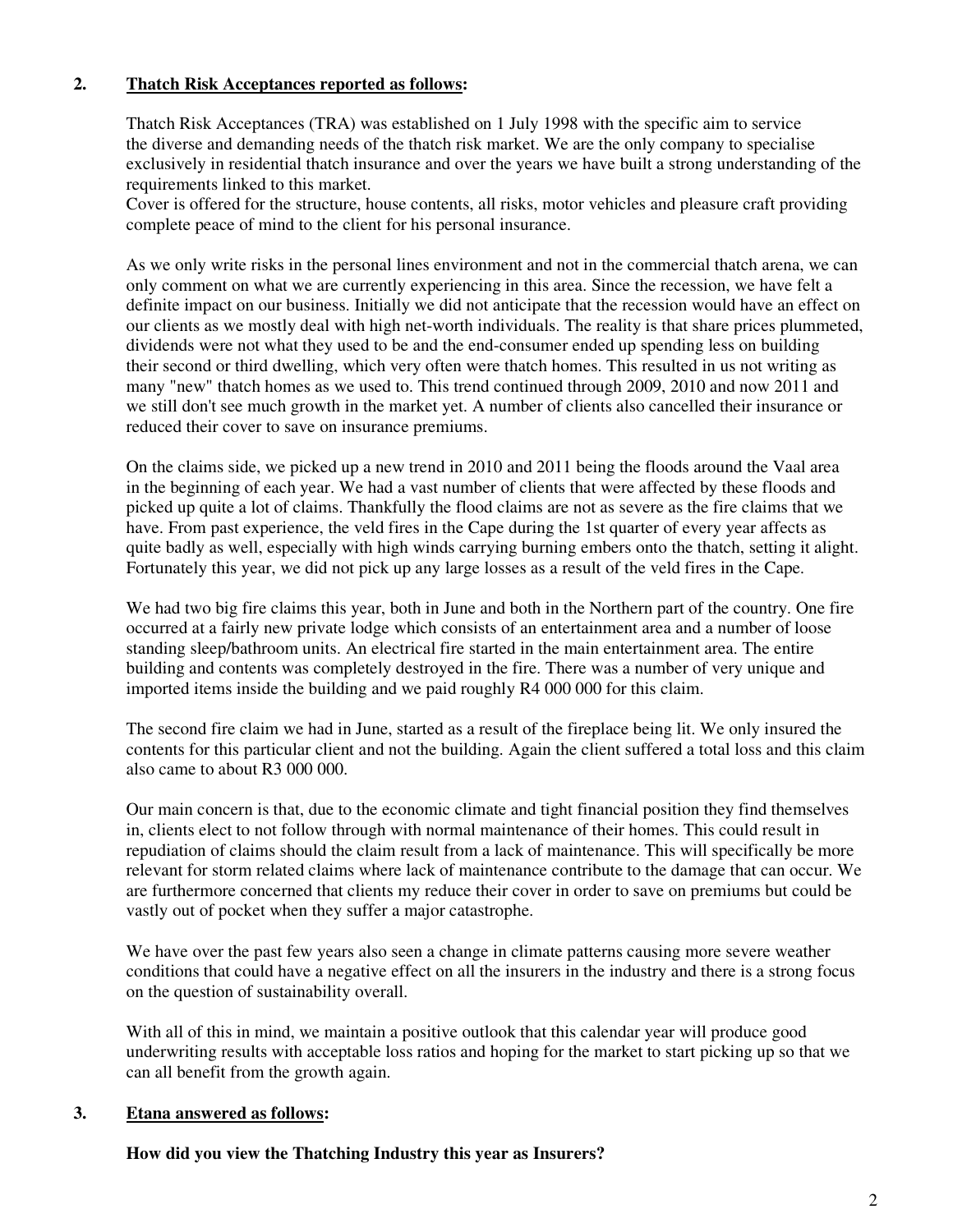Etana processed quite a few smaller claims which happened in the Limpopo and Mpumalanga regions. The cause of these fires were from electrical faults, fire hearths and veld fires. The settlements were quickly resolved due to assistance from knowledgeable people in the Thatching Industry.

# **Did reported fires to roofs increased or decreased?**

Etana handled more smaller instance of fire damage but no big incidents At present the stats look better than the previous 5 years.

# **Did premiums increase and if so why?**

Most re-insurers and insurers are not convinced that the Thatching Industry can be profitable taking into account the claims stats the past 5 years. The impression is also the maintenance is neglected due to the cost and the economic climate. This has a negative effect on the image of the Thatching Industry.

Tariffs are still high in relation to standard types of construction. Etana endeavours to bring the difference on par with better risk management.

There is a slight reduction in tariffs generally due to a soft market approach in the Insurance Industry which is artificially stimulated to obtain business.

As soon as circumstances change it will be the client that is hit hardest due to tariff increases.

### **Can you comment on fire retardant products? Does it influence premiums or reduce fire damage?**

Etana committed itself to the green underwriting of thatch risks to increase the impact regarding management and conservation of our natural environment. It seems so far economically sustainable with good results.

Etana is eager to investigate all natural approaches on fire prevention so as to be able to reduce premiums.

Maintenance of fire retardant products have to be repeated or should be checked regularly. This creates a major problem especially because of the economic impact, or if it is practically difficult to perform. This causes greater risks with no premium reduction.0

#### **The question to be answered is how the Insurance Industry views the use of thatch?**

Etana realizes the importance of development and research replacing old methods. New techniques and building regulations can only benefit the Thatching Industry. Quality of workmanship is still the key. Premiums and preventative measures must be affordable to the man in the street and Insurers should have an understanding of the Thatching Industry.

There will always be Insurers that will approach the Industry as an accommodating facet of their business. Premiums will therefore differ as well as pre requisites set.

Etana support and recognize the good work done by TASA and encourage all our branches to do business with TASA members.

# **TASA QUO VADIS?**

.

The TASA Executive will arrange an Indaba before the end of 2011 to take the present structure and functioning of the Association under the magnifying glass.

Planning must also be done for the TASA participation in the WoodEX for Africa Expo and conference to be held from 22 to 24 March 2012 at the Gallagher conference centre in Johannesburg. Members wanting to participate must contact the TASA office.